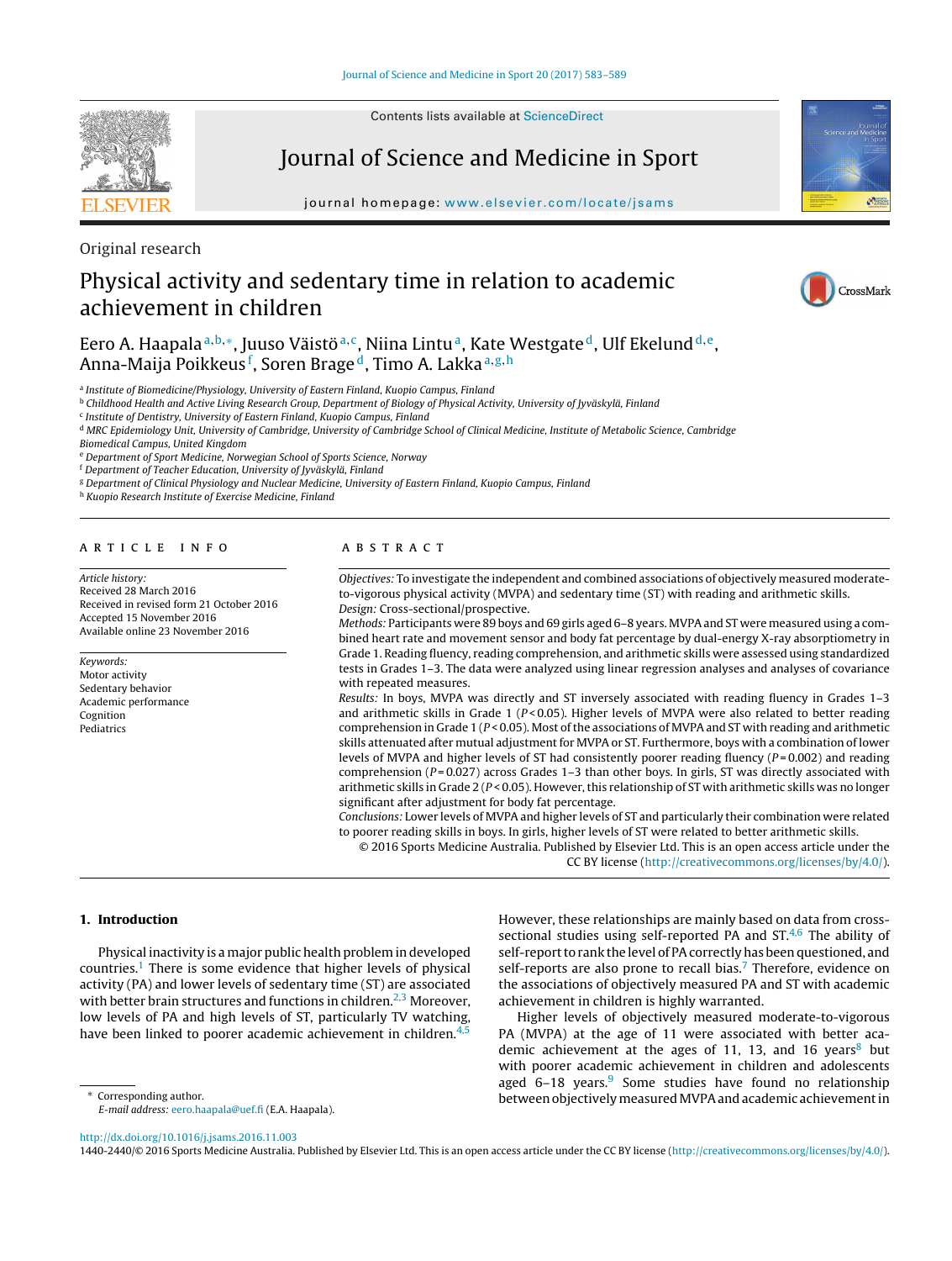children 10 years of age.<sup>[5,10](#page-6-0)</sup> In recent studies, higher levels of PA have been associated with better academic achievement only among boys. $11,12$  In contrast, some studies have observed an association between higher levels of PA and better cognitive performance in girls but not in boys.<sup>[13,14](#page-6-0)</sup> There are studies on the associations of MVPA with academic achievement during childhood, although MVPA accounts only for a small proportion of daily PA among children.[15](#page-6-0) However, there are no studies on the relationships of objectively measured light PA to academic achievement although children spent most of their physically active time in light PA[.15](#page-6-0)

Few available studies on the associations of objectively measured ST with academic achievement suggest a weak positive or no relationship between ST and academic achievement in children<sup>[5](#page-6-0)</sup> and adolescents.<sup>[16,17](#page-6-0)</sup> These results are consistent with the observations indicating that some sedentary behaviors, such as TV watching, are inversely associated whereas some sedentary behaviors, such as reading, are directly associated with academic achievement in children that makes the interpretation of the associations between total ST and academic achievement difficult[.4](#page-6-0)

The evidence on the independent and combined relationships of objectively measured PA and ST to academic achievement is limited. Furthermore, there are only a few studies on the longitudinal associations of PA and ST with academic achievement during the first school years. Therefore, we investigated the independent and combined associations of objectively measured MVPA, light PA, and ST in Grade 1 with reading and arithmetic skills in Grades 1–3 in Finnish boys and girls aged 6–8 years.

### **2. Methods**

# 2.1. Study design and study population

Data for the present analyses were obtained from the Physical Activity and Nutrition in Children (PANIC) Study and the First Steps Study, two independent studies that are being conducted simultaneously among primary school children in the City of Kuopio, Finland[.18](#page-6-0) Altogether 207 children from the City of Kuopio participated in both the PANIC Study and the First Steps Study. Data on PA, ST, and confounding factors were derived from the PANIC Study in Grade 1 and data on reading and arithmetic skills at the end of Grades 1–3 were received from the First Steps Study. Complete data on variables used in the present analyses were available for 153 children (89 boys, 64 girls) in Grade 1, 149 children (87 boys, 62 girls) in Grade 2, and 145 children (86 boys, 59 girls) in Grade 3. Children who were excluded from the present analyses because of incomplete data had higher levels of MVPA, lower levels of ST, and higher maximal workload per lean body mass in maximal cycle ergometer exercise test than the children who were included (P < 0.05). There were no differences in other characteristics between children in the study sample and the excluded children. The PANIC Study protocol was approved by the Research Ethics Committee of the Hospital District of Northern Savo, Kuopio, and the First Steps Study protocol was approved by the Research Ethics Committee of the University of Jyväskylä. All participating children and their parents provided written informed consent. The funding sources had no role in the collection, analysis, or interpretation of the data or in the approval or disapproval of the publication.

#### 2.2. Assessment of academic achievement

Reading fluency was assessed using a group-administered subtest of the nationally normed reading achievement test battery for primary schools called Ala-asteen lukutesti (ALLU) in Finnish.<sup>19</sup> The test score was the number of correct answers, ranging from 0 to 80, during a 2-min time limit for items that involved identifying the correct word from four phonologically similar alternatives linked to an adjoining picture.

Reading comprehension was assessed with a groupadministered subtest from the ALLU test battery.<sup>19</sup> After reading a short text, children were asked to answer to 12 multiple-choice questions relating to facts, causal relationships, interpretations, or conclusions drawn from the text. The test score was the number of correct answers, ranging from 0 to 12, during the 30-min test period when children were allowed to refer to the original text.

Arithmetic skills were assessedusing a basic arithmetic test with a set of visually presented addition and subtraction tasks.<sup>20</sup> Children were asked to perform as many calculations as they could during the 3-min time limit. The test score was the number of correct answers, ranging from 0 to 28.

#### 2.3. Assessment of physical activity and sedentary time

PA was objectively assessed using a combined heart rate and movement sensor (Actiheart®, CamNtech Ltd., Papworth, UK)<sup>21</sup> which was attached to the children's chest with two standard ECG electrodes. The children were asked to wear the sensor continuously for a minimum of four days (including sleep and water-based activities) without changing their usual behavior. The heart rate data were individually calibrated with data from a maximal cycle ergometer exercise test. We defined MVPA as activities exceeding the intensity of 4 metabolic equivalents (METs), light PA as activities that were performed atthe intensity of 1.5–4 metabolic equivalents (METs), and ST as activities that were performed below the intensity of 1.5 METs. We included data on children who had at least 48 h (32 h during weekdays, 16 h during weekend days, represented by ≥12 h of morning, noon, afternoon, and evening wear time) of valid activity recording in the analyses. $22$ 

### 2.4. Other assessments

Body height and body weight were measured by standard procedures.<sup>23</sup> Pubertal status was assessed using the five stage cri-teria described by Tanner.<sup>[24](#page-6-0)</sup> Body fat mass, body fat percentage, and lean body mass were measured using the Lunar Prodigy Advance® DXA device.<sup>25</sup> Cardiovascular fitness (maximal workload per lean body mass) was assessed by a maximal cycle ergometer test and motor performance by 50-m shuttle run test time.<sup>25</sup> Parental education, household income, PA at different settings including unsupervised PA, organized sports, other supervised exercise, PA at recess, and physically active school transportation, habitual time spent watching TV, using computer, and reading were assessed by a questionnaire.<sup>26</sup> The risk of reading disability was assessed in the First Steps Study as described earlier.<sup>27</sup> Children's wellbeing was assessed by a questionnaire that was filled out by the parents and included 37 questions on the frequency of the components of physical, psychological, and social wellbeing scored between 1 (never) and 5 (every day or almost every day). Overall wellbeing score was computed as a sum of all these measures that ranged between 37 and 185, lower score indicating better overall wellbeing.

#### 2.5. Statistical methods

We performed all data analyses using SPSS Statistics, Version 21.0 (IBM Corp., Armonk, NY, USA). Basic characteristics between boys and girls were compared using the Student's t-test, the Mann–Whitney U-test, or the chi square-test. The associations of MVPA, light PA, and ST in Grade 1 with reading fluency, reading comprehension, and arithmetic skills in Grades 1–3 were studied using linear regression analyses. MVPA, Light PA, and ST were entered into the model one by one and data were adjusted for age, sex, and sensor wear time. The data were mutually adjusted for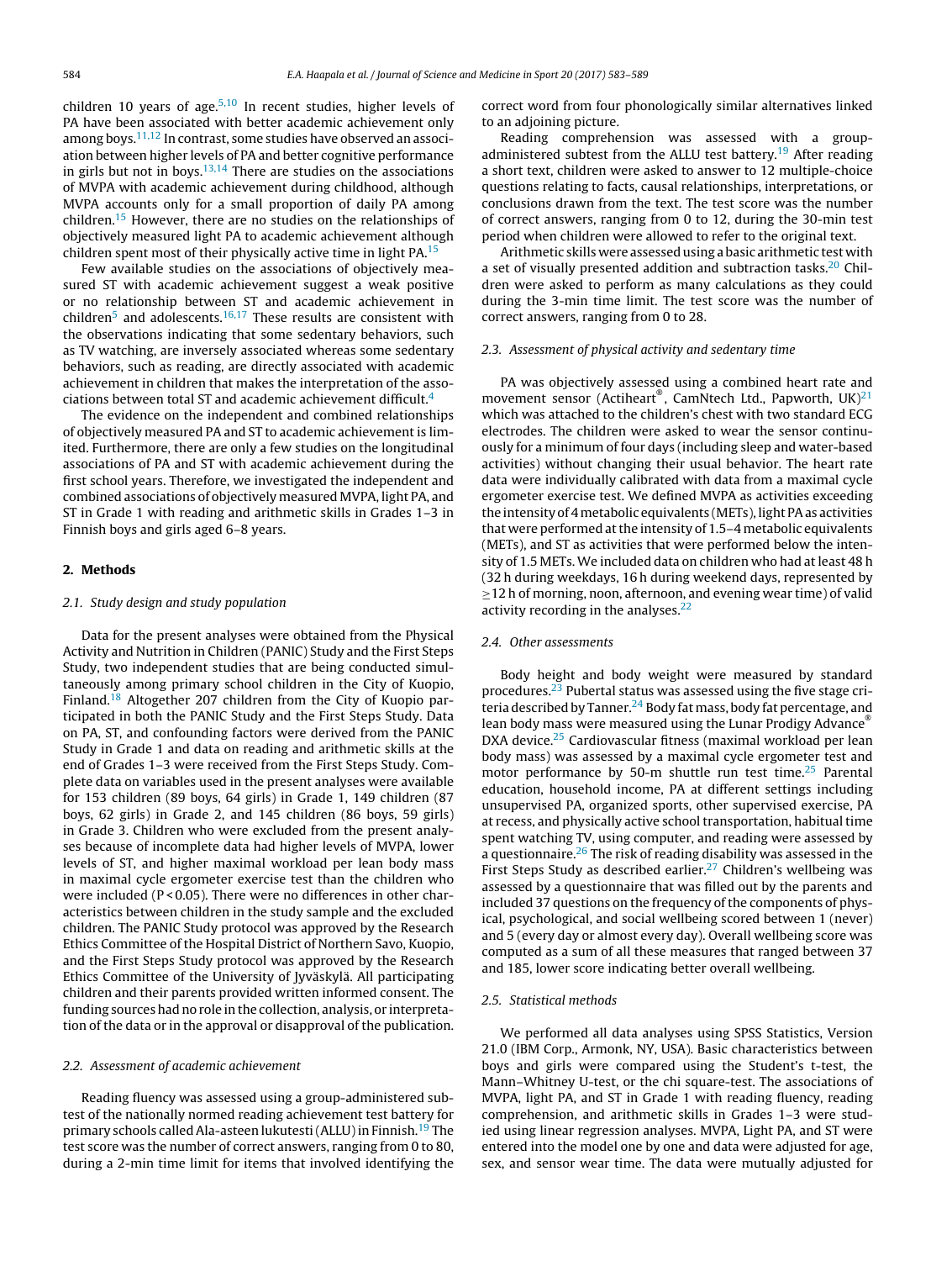#### **Table 1** Basic characteristics.

|                                                                             | All                    | <b>Boys</b>            | Girls                  | P              |
|-----------------------------------------------------------------------------|------------------------|------------------------|------------------------|----------------|
| Background characteristics                                                  | 7.7(0.4)               |                        |                        |                |
| Age (years)                                                                 |                        | 7.7(0.4)<br>96.7       | 7.6(0.3)               | 0.021<br>0.935 |
| Prepubertal (%)                                                             | 96.8                   |                        | 97.0                   | 0.052          |
| Body height (cm)<br>Body weight $(kg)$ <sup>†</sup>                         | 130(5.5)               | 130.0(5.8)             | 128.5(5.0)             | 0.250          |
|                                                                             | 25.8(6.1)              | 26.4(5.8)              | 25.5(6.0)              | < 0.001        |
| Body fat percentage <sup>†</sup><br>Maximal work load/lean body mass (W/kg) | 18.1(11.2)<br>3.6(0.5) | 14.8(11.6)<br>3.7(0.5) | 19.9(10.4)<br>3.4(0.4) | < 0.001        |
| 50-m shuttle run test time (s)                                              | 24.1(2.2)              | 23.8(2.1)              |                        | 0.012          |
|                                                                             |                        |                        | 24.7(2.1)              |                |
| Parental education (%)                                                      |                        |                        |                        |                |
| Vocational school or less                                                   | 20.0                   | 23.9                   | 14.7                   | 0.105          |
| Polytechic                                                                  | 38.1                   | 31.5                   | 47.1                   |                |
| University degree                                                           | 41.9                   | 44.6                   | 38.2                   |                |
| Household income (%)                                                        |                        |                        |                        |                |
| $<$ 30.000                                                                  | 20.3                   | 21.1                   | 19.1                   | 0.616          |
| $>30,000 - 60,000$                                                          | 45.6                   | 42.2                   | 50.0                   |                |
| >60,000                                                                     | 34.2                   | 36.7                   | 30.9                   |                |
|                                                                             |                        |                        |                        |                |
| Risk of reading disabilities                                                | 13.8                   | 18.5                   | 7.4                    | 0.043          |
| Physical activity and sedentary time                                        |                        |                        |                        |                |
| Sensor wear time during weekdays (hours) <sup>†</sup>                       | 98.6 (49.4)            | 92.6(45.1)             | 113.6 (52.5)           | 0.223          |
| Sensor wear time during weekend (hours) <sup>†</sup>                        | 40.8(24.1)             | 38.7(25.4)             | 45.0 (19.8)            | 0.170          |
| Sedentary time $(min/d)^{\dagger}$                                          | 226 (192)              | 226 (199)              | 223 (202)              | 0.694          |
| Light physical activity (min/d)                                             | 501 (117)              | 489 (112)              | 517 (122)              | 0.140          |
| Moderate-to-vigorous physical activity (min/d) <sup>†</sup>                 | 95.8 (82.7)            | 108 (88.9)             | 77.7 (62.6)            | < 0.001        |
| Academic achievement                                                        |                        |                        |                        |                |
| Grade 1                                                                     |                        |                        |                        |                |
| Reading fluency (range 0-28)                                                | 18.7(9.5)              | 17.8(10.4)             | 19.9(8.0)              | 0.147          |
| Reading comprehension (range 0-12) <sup>†</sup>                             | 5.0(5.0)               | 4.0(6.0)               | 5.0(6.0)               | 0.134          |
| Arithmetic skills (range 0-28)                                              | 10.3(4.2)              | 10.3(4.4)              | 10.2(4.0)              | 0.856          |
|                                                                             |                        |                        |                        |                |
| Grade 2                                                                     |                        |                        |                        |                |
| Reading fluency                                                             | 24.8(8.4)              | 24.3(9.5)              | 25.5(6.8)              | 0.337<br>0.003 |
| Reading comprehension<br>Arithmetic skills                                  | 8.0(5.0)               | 7.0(5.0)               | 9.0(4.0)               | 0.176          |
|                                                                             | 15.4(5.1)              | 15.0(5.5)              | 16.0(4.4)              |                |
| Grade 3                                                                     |                        |                        |                        |                |
| Reading fluency                                                             | 36.4(9.0)              | 34.7(9.3)              | 38.6(8.3)              | 0.007          |
| Reading comprehension                                                       | 9.0(2.0)               | 9.0(3.0)               | 10.0(2.0)              | 0.126          |
| Arithmetic skills                                                           | 19.7(4.8)              | 19.5(4.6)              | 20.0(5.1)              | 0.508          |
|                                                                             |                        |                        |                        |                |

Data are from the Student t-test or Mann–Whitney U test for continuous variables and chi-square test for categorical variables and are displayed as means (SD) for normally distributed variables, medians (IQR)<sup>†</sup> for slightly skewed variables, or percentages (%). P values refer to statistical significance for differences between boys and girls.

MVPA, light PA, and ST in order to investigate the independent associations of these measures with academic achievement. We additionally adjusted the data on the associations of PA and ST with academic skills in Grades 2–3 for academic skills in Grade 1.

The combined associations of MVPA and ST in Grade 1 with academic achievement in Grades 1–3 were investigated by dichotomizing MVPA and ST at their sex-specific medians and comparing academic achievement of children with a combination of lower levels of MVPA ( $\leq$ 109 min/d for boys,  $\leq$ 79 min/d for girls) along with higher levels of ST (>215 min/d for boys, >227 min/d for girls) to all other children using analyses of covariance with repeated measures adjusted for age, sex, and sensor wear time. We investigated the interactions of sex with PA and ST on academic skills using general linear models.

In addition to the adjustment for age, sex, and sensor wear time, all data were further adjusted for parental education, household income, maximal workload achieved in exercise test, 50-m shuttle run test time, body fat percentage, PA at different settings, time spent watching TV, using a computer, reading or writing, risk for reading disability, or the wellbeing score.

### **3. Results**

Boys were slightly older, had a lower body fat percentage, a higher maximal workload achieved in exercise test, and a faster 50m shuttle run test time, and were more likely to have increased risk for reading disability than girls (Table 1). Boys also had higher levels of MVPA, poorer reading comprehension in Grade 2, and poorer reading fluency in Grade 3 than girls.

In all children, MVPA in Grade 1 was directly associated with reading fluency in Grades 2 and 3 [\(Table](#page-3-0) 2). MVPA or ST had no other statistically significantly associations with academic skills in all children ([Table](#page-3-0) 2). Furthermore, sex modified many associations of MVPA, light PA, and ST with reading and arithmetic skills [\(Table](#page-3-0) 2).

In boys, higher levels of MVPA in Grade 1 were related to better reading fluency in Grades 1–3 and better reading comprehension and arithmetic skills in Grade 1 after adjustment for age and sensor wear time [\(Table](#page-3-0) 2). Higher levels of ST in Grade 1 were associated with poorer reading fluency in Grades 1–3 and poorer arithmetic skills in Grade 1 after adjustment for age and sensor wear time. Light PA in Grade 1 was related to better reading fluency in Grade 3. However, this association was no longer statistically significant after further adjustment for MVPA, ST, or body fat percentage ( $P > 0.100$ ). Only the association of MVPA with reading fluency in Grade 2 remained statistically significant after mutual adjustment for MVPA and ST. Further adjustment for reading fluency in Grade 1 attenuated the associations of MVPA or ST in Grade 1 with reading fluency in Grade 2 ( $P > 0.150$ ) but it had no effect on the relationships of MVPA or ST to reading fluency in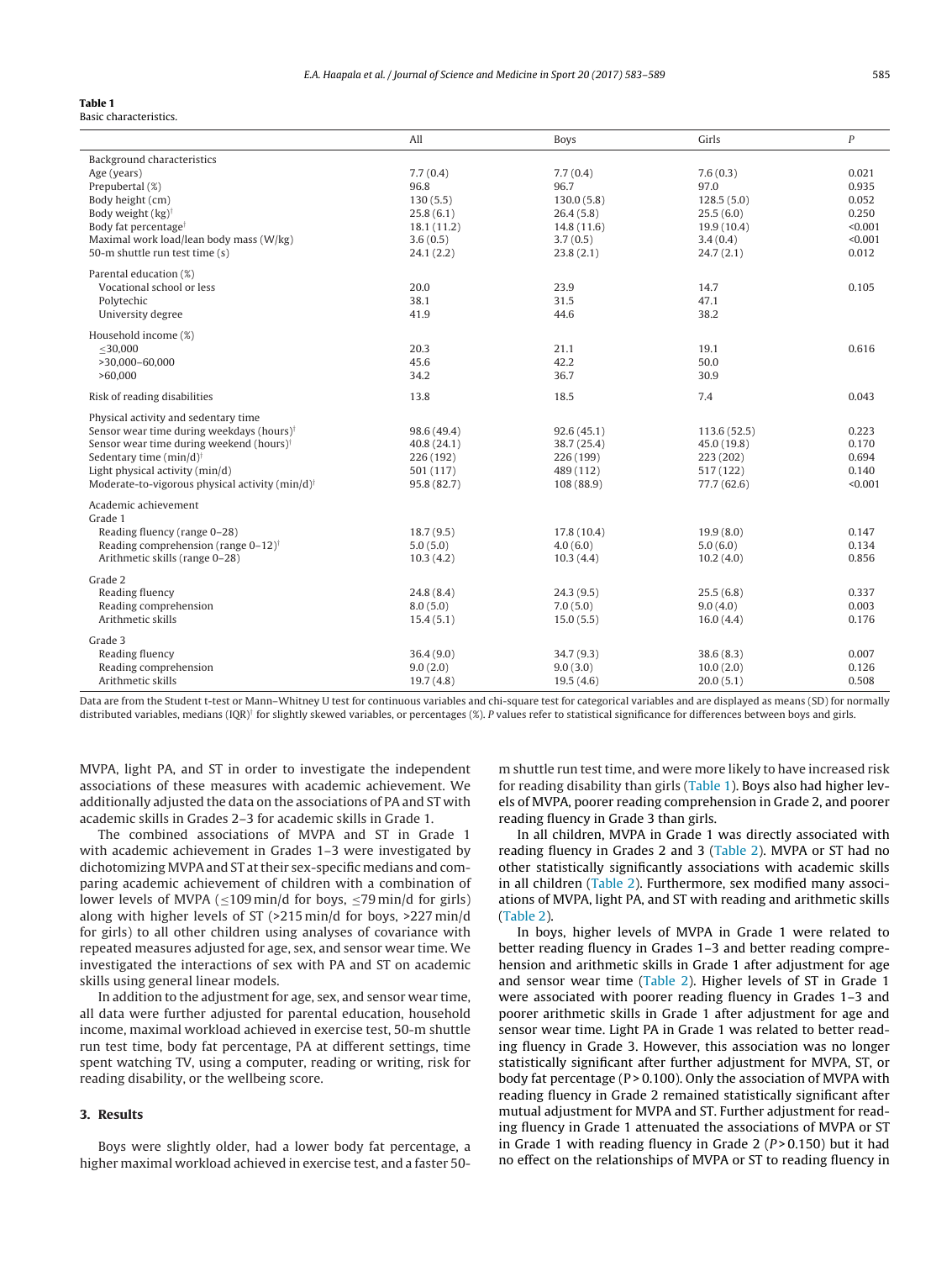<span id="page-3-0"></span>

| Table 2                                                                         |
|---------------------------------------------------------------------------------|
| Associations of physical activity and sedentary time with academic achievement. |

|                                                       | Reading fluency |            |          |                   | Reading comprehension |             |          |                   | Arithmetic skills |          |            |                   |
|-------------------------------------------------------|-----------------|------------|----------|-------------------|-----------------------|-------------|----------|-------------------|-------------------|----------|------------|-------------------|
|                                                       | All             | Boys       | Girls    | P for interaction | All                   | <b>Boys</b> | Girls    | P for interaction | All               | Boys     | Girls      | P for interaction |
|                                                       | Grade 1         |            |          |                   |                       |             |          |                   |                   |          |            |                   |
| Sedentary time<br>(min/d)                             | $-0.111$        | $-0.247$   | 0.147    | 0.016             | $-0.097$              | $-0.209$    | 0.034    | 0.132             | $-0.089$          | $-0.229$ | 0.149      | 0.063             |
| Light physical<br>activity (min/d)                    | 0.028           | 0.138      | $-0.146$ | 0.133             | 0.067                 | 0.109       | 0.035    | 0.653             | 0.045             | 0.174    | $-0.166$   | 0.109             |
| Moderate-to-<br>vigorous physical<br>activity (min/d) | 0.163           | 0.285      | $-0.171$ | 0.011             | 0.105                 | 0.255       | $-0.211$ | 0.007             | 0.133             | 0.227    | $-0.108$   | 0.094             |
|                                                       | Grade 2         |            |          |                   |                       |             |          |                   |                   |          |            |                   |
| Sedentary time<br>(min/d)                             | $-0.129$        | $-0.225$   | 0.028    | 0.119             | $-0.103$              | $-0.118$    | $-0.133$ | 0.892             | 0.028             | $-0.152$ | $0.379$ ** | 0.009             |
| Light physical<br>activity (min/d)                    | 0.042           | 0.071      | $-0.001$ | 0.715             | 0.076                 | 0.033       | 0.191    | 0.438             | $-0.025$          | 0.164    | $-0.385$   | 0.006             |
| Moderate-to-<br>vigorous physical<br>activity (min/d) | 0.192           | $0.309$ ** | $-0.183$ | 0.008             | 0.113                 | 0.190       | $-0.056$ | 0.148             | 0.014             | 0.067    | $-0.155$   | 0.309             |
|                                                       | Grade 3         |            |          |                   |                       |             |          |                   |                   |          |            |                   |
| Sedentary time<br>(min/d)                             | $-0.146$        | $-0.354$   | 0.158    | 0.004             | $-0.080$              | $-0.134$    | 0.066    | 0.324             | $-0.032$          | $-0.155$ | 0.163      | 0.111             |
| Light physical<br>activity (min/d)                    | 0.035           | 0.227      | $-0.249$ | 0.015             | 0.078                 | 0.120       | $-0.037$ | 0.455             | $-0.002$          | 0.129    | $-0.203$   | 0.105             |
| Moderate-to-<br>vigorous physical<br>activity (min/d) | $0.275$ **      | $0.350$ ** | 0.100    | 0.238             | 0.130                 | 0.156       | 0.001    | 0.500             | 0.086             | 0.134    | $-0.036$   | 0.431             |

Data are standardized regression coefficient from multivariate linear regression analyses adjusted for age, sex, and sensor wear time. Moderate-to-vigorous physical activity was defined as activities exceeding the intensit metabolic equivalents (METs), light physical activity as activities that were performed at the intensity of 1.5–4 metabolic equivalents (METs), and sedentary time as activities that were performed below the intensity of 1. There were 153 children (89 boys, 64 girls) in Grade 1, 149 children (87 boys, 62 girls) in Grade 2, and 145 children (86 boys, 59 girls) in Grade 3. Statistically significant associations are bolded.

 $p < 0.05$ .

 $p < 0.01$ .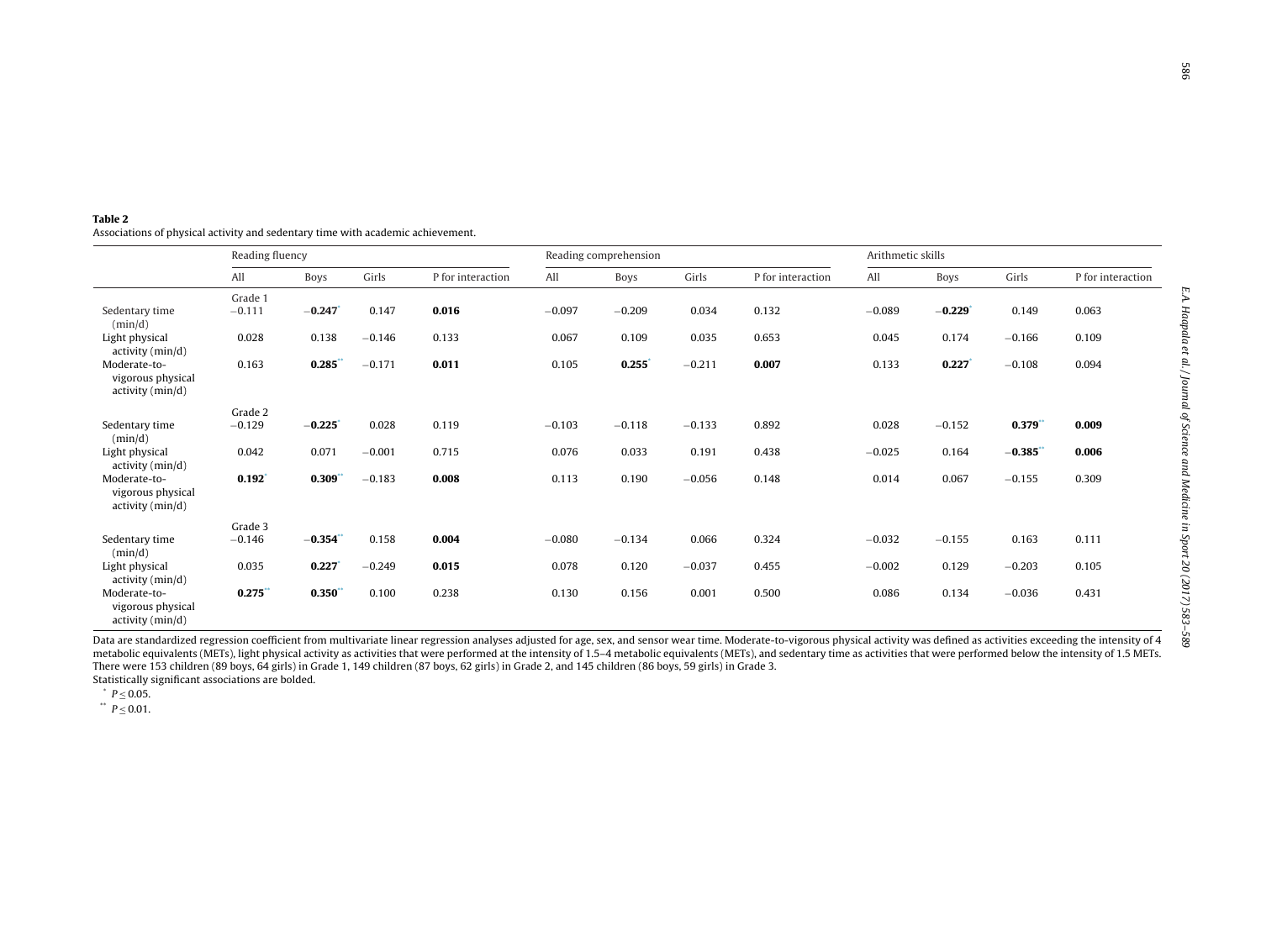

**Fig. 1.** Differences in reading fluency, reading comprehension, and arithmetic skills in Grades 1–3 between 30 boys with low levels of MVPA and high levels of ST and other 56 boys and between 22 girls with low levels of MVPA and high levels of ST and other 37 girls adjusted for age and sensor wear time. The data are presented as estimated marginal means and their 95% confidence intervals.

Grade 3 ( $P < 0.030$ ). Furthermore, the relationships of MVPA and ST in Grade 1 to reading and arithmetic skills in Grade 1 were no longer statistically significant after additional adjustment for body fat percentage or 50-m shuttle run test time ( $P > 0.065$ ). The relationship between MVPA and arithmetic skills in Grade 1 was also attenuated after controlling for the wellbeing score ( $P = 0.092$ ). Additional adjustments had no effects on these associations (data not shown).

In girls, lower levels of light PA and higher levels of ST in Grade 1 were related to better arithmetic skills in Grade 2 after adjustment for age and sensor wear time [\(Table](#page-3-0) 2). These associations were no longer statistically significant after mutual adjustment for light PA and ST (data not shown). The relationship of ST in Grade 1 to arithmetic skills in Grade 2 was no longer statistically significant after further controlling for body fat percentage. Additional adjustments had no effect on this association.

Boys with a combination of lower levels of MVPA and higher levels of ST in Grade 1 had poorer reading fluency (mean difference across Grades  $1-3 = -6.6$ , 95% CI for the difference =  $-10.6$ to −2.6, P = 0.002) and reading comprehension (mean difference across Grades  $1-3 = -1.3$ , 95% CI for the difference =  $-2.5$  to  $-0.2$ ,  $P = 0.027$ ) than all other boys after adjustment for age and sensor wear time (Fig. 1). Boys with a combination of lower levels of MVPA and higher levels of ST also had poorer reading fluency in Grades 2–3 than all other boys after adjustment for age, sensor wear time, and reading fluency in Grade 1 (mean difference across Grades  $2-3 = -3.0$ , 95% CI for the difference =  $-5.4$  to  $-0.6$ ,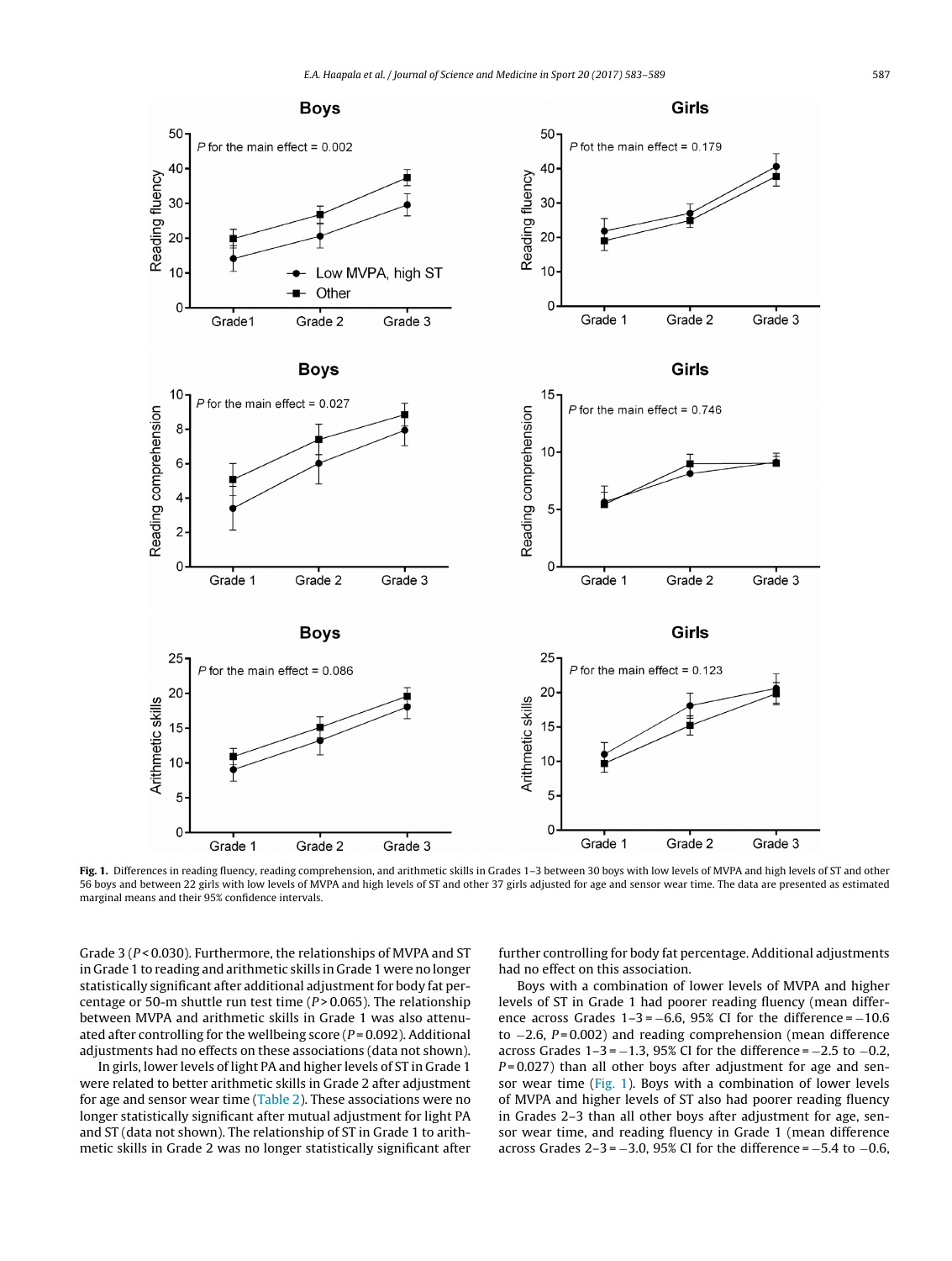$P = 0.014$ ). In girls, no statistically significant combined associations of MVPA and ST in Grade 1 with reading and arithmetic skills in Grades 1-3 were found. Further adjustments had no effects on these differences (data not shown).

## **4. Discussion**

In the present study among Finnish primary school children aged 6–8 years, we found that lower levels of MVPA, higher levels of ST, and particularly their combination, were related to poorer reading skills in boys. Furthermore, we observed that higher levels of MVPA and lower levels of ST were related to better reading skills in Grades 2 and 3, independent of reading skills in Grade 1 among boys. We found few associations of PA and ST with academic skill in girls. Lower levels of light PA and higher levels of ST were associated with better arithmetic skills but the relationship between ST and arithmetic skills weakened markedly after controlling for body fat percentage.

Previous investigations suggest either direct, $8$  nonsignificant, $5,10,17$  or inverse<sup>9</sup> relationships between objectively measured MVPA and academic achievement in children and adolescents. We found a direct association between MVPA and academic achievement in boys, while the relationship was statistically non-significant or inverse in girls. Our observation on the direct associations of MVPA with reading skills in boys is in line with the results of studies showing direct relationships of PA and cardiorespiratory fitness to academic achievement and working memory in boys but not in girls at 6–10 years of age. $11,12$  Nevertheless, some studies in adolescents suggest a direct association between PA and academic achievement in girls but not in boys. $13,14$  It has been hypothesized that these sex differences may be due to more advanced sexual maturation and higher plasma levels of circulating sex-hormones, or better psychosocial wellbeing among girls than boys.[12,28](#page-6-0) Another reason for these sex-dependent associations may be that the effects of PA on self-esteem or friendship networks, which may increase school connectedness and school adjustment and thereby improve academic achievement, are larger in boys than in girls 6–8 years of age.<sup>29,30</sup> Furthermore, girls may receive more educational support from their parents than boys<sup>31</sup> which may have an effect on the associations of PA and ST with academic achievement in children during early school years. Weak and inconsistent associations of PA and ST with academic achievement among girl may also be partly due to a smaller number of girls than boys in our study sample and therefore limited statistical power in the analyses. Furthermore, body fat percentage weakened the association of ST with arithmetic skills in girls. More research is warranted on the effects of these factors on the association between PA and academic achievement.

Biological mechanism by which higher levels of PA may improve academic achievementin boys include improved neuroelectric processing, increased hippocampal volumes and plasma neurotrophic factor concentrations, enhanced blood flow in the brain, and improved attention and working memory. $2,3$  Furthermore, some evidence suggests that high levels of ST that result in low energy expenditure may impair learning by decreasing plasma levels of brain-derived neurotrophic factor.<sup>[2](#page-6-0)</sup> PA and ST likely have similar effects on the brain in girls and in boys, but other factors, such as parental educational support, peer acceptance, teachers' positive attitude for the student, and children's motivation towards school are more important correlates of academic achievement than PA and ST among girls.<sup>32,33</sup>

Higher levels of TV watching and lower levels of reading have been associated with poorer academic achievement in children.<sup>[4,11](#page-6-0)</sup> There are few studies on the associations of objectively measured ST with academic achievement in children. Some of these studies have shown a weak positive relationship and other studies no association between ST and academic achievement.<sup>[5,16,17](#page-6-0)</sup> We found that higher levels of objectively measured ST were related to poorer reading fluency in boys independent of screen-based sedentary behavior and reading. However, these associations were weakened after controlling for MVPA, suggesting that boys with higher levels of ST also had lower levels of MVPA. Accordingly, boys with a combination of lower levels of MVPA and higher levels of ST had a 6.5 point lower score in reading fluency and a 1.3 point lower score in reading comprehension than other boys. Thus, our data suggest that a combination of low MVPA and high ST might be particularly harmful for the development of academic skills in boys and that increasing MVPA, reducing ST, or especially both of them may improve academic achievement.

We found that the associations of MVPA and ST with reading and arithmetic skills in Grade 1, but not in Grades 2–3, weakened after controlling for body fat content and motor performance. It is well characterized that PA, adiposity, and motor performance are interrelated. $34$  Motor performance has been directly related to academic skills in children, particularly in boys $18,25$  and adiposity has been inversely associated with academic achievement in children[.35](#page-6-0) Although our results suggest that more active boys had a lower body fat percentage, better motor performance, and better reading skills in Grade 1 than other boys, physically active lifestyle in Grade 1 may improve reading skills later regardless of the level of adiposity and motor performance. Furthermore, higher levels of MVPA in Grade 1 were associated with better reading fluency in Grade 3 and the combination of high levels of MVPA and low levels of ST was related to better reading fluency in Grades 2–3 independent of reading skills in Grade 1 and other confounding factors. Thus, in line with the findings by Booth et al., $8$  our results suggest that boys with lower levels of MVPA and higher levels of ST in Grade 1 had smaller improvements in reading skills during the first school years than other boys. An explanation for our observations might be that higher levels of MVPA and lower levels of ST in Grade 1 are related to improved brain structures and functions, better cognitive functions, self-esteem, school connectedness, and school adjustment that may improve learning particularly in boys.  $3,28$ 

The strengths of the presents study are the objective measures of PA and ST, the assessment of reading and arithmetic skills using standardized tests, and the prospective study design. We also used a comprehensive battery of important covariates in the analyses. However, our data do not allow us to draw conclusions on causal relationships, because we assessed PA and ST only in Grade 1. We also had a relatively small sample size particularly for girls that decreased power to detect statistically significant associations. Nevertheless, the characteristics of the study sample were relatively comparable to the excluded children. Because of a small sample size, we were not able to investigate the combined associations of MVPA and ST with academic skills using four possible groups of MVPA and ST but compared children with lower levels of MVPA and higher levels of ST with all other children.

## **5. Conclusion**

In conclusion, lower levels of MVPA, higher levels of ST, and especially their combination were related to poorer reading skills in Grades 1–3 among boys. We found weak and inconsistent associations of PA and ST with academic skills in girls. Thus, our results provide some evidence that promoting a physically more active lifestyle may benefit the development of reading skills in boys during the first school years. More research is needed to investigate whether the associations of PA and ST with academic skills are different in boys and girls.